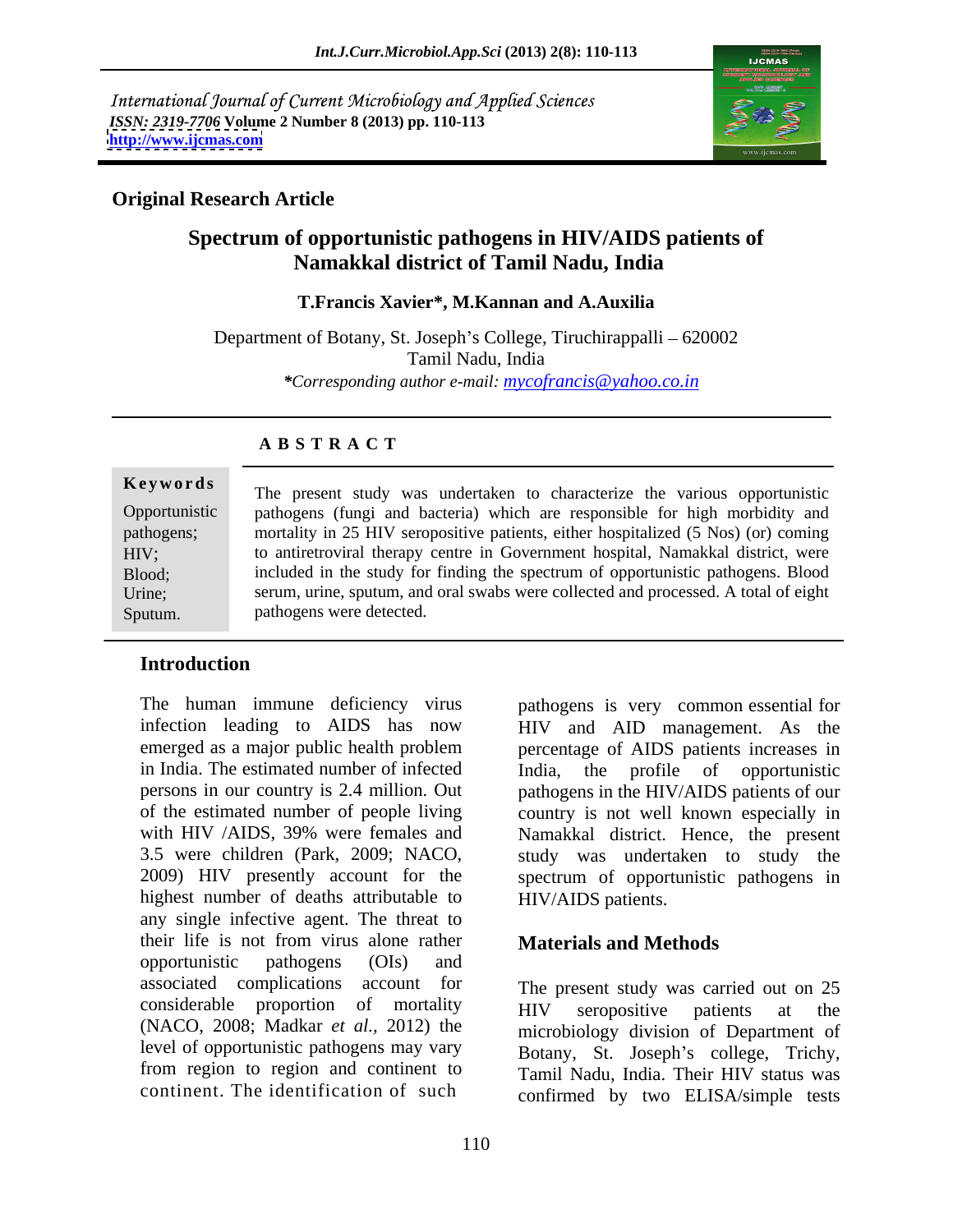data was collected. All the samples were 30% patients. collected taking all aseptic precautions.

agar, blood agar, chocolate agar, Bismuth characters as per standard techniques 50% patients were drown by Stover et al.,

Majority of the HIV patients were male<br>heterosexual The age and sex distribution Candida (Candida tropicalis) were heterosexual. The age and sex distribution of the cases is depicted in the Table -1, 2. detected. Similar type of findings have<br>Majority of them  $(40\%)$  in the age group been reported by Baradkar and Majority of them (40%) in the age group group of 41-51. 16% were in the age group The respiratory pathogens (*Pseudomonas*<br>of 51-60. Thus most of the HIV positive *poae* and *E.coli*) in our study vary from of 51-60. Thus most of the HIV positive patients (84%) belonged to 31-60. It was were males. Most of the patients showed more than one symptom. hospital acquired super added infections.

performed in the ART centre itself. Various symptom presented by these Necessary pre and post-test counseling of patients were fever (49%), followed by the patients was carried out and relevant weight loss (21%) oral thrush was seen in 30% patients.

Samples were inoculated on Mac conkey patients (40%) in the reproductive age sulphate agar, Candida agar and Hi preponderance (72%). The present results chrome agar. The isolates obtained were were mismatched with the findings of characterized by their colony characters, work done by Talib (1998); NACO, 1999; staining morphology and bio chemical Madkar *et al.,* (2012). In the present study, (Collee *et al.,*1989) the oral swabs and 1985; Agarwal, 2005). Out of eight sputum were also cultured on potato organisms isolated *Klebsiella pneumoniae* dextrose agar. The growth obtained was was the commonest organism isolated identified by standard procedures from all the patients followed by (Chakrabarti *et al.,*1988). *Staphylococcus hominis*. This finding is **Results and Discussion** (Ayyagari *et al.,* 1999; Chakraborty *et*  of 31-40 years followed by 28% in the age Karyakarte, 1999; Agarwal *et al.*, 2005). noted that 72% were females and 28% 2000. This variation could be due to In the present study, the majority of the group and there was a female 50% patients were drown by Stover *et al.,* vary from that of works of others *al.,*1995). In the present investigation both Candida albicans and non- albicans Candida (*Candida tropicalis*) were detected. Similar type of findings have been reported by Baradkar and Karyakarte, 1999; Agarwal *et al.,* 2005). The respiratory pathogens(*Pseudomonas poae* and *E.coli*) in our study vary from the studies done by Afessa and Green, 2000. This variation could be due to geographic differences and also possible

| <b>Age group (Years)</b> | Male %          | Female % | Total %     |
|--------------------------|-----------------|----------|-------------|
| $21 - 30$                |                 | 3(12%)   | 3(12%)      |
| $31 - 40$                | 3(12%)          | 7(28%)   | $10(40\%)$  |
| $41 - 50$                |                 |          | 7(28%)      |
| 51 - 60                  |                 | $(8\%)$  | $4(16\%)$   |
| >60                      |                 | $(4\%)$  | $(4\%)$     |
| Total                    | 7(200/<br>(207) | 18(72%)  | $25(100\%)$ |

**Table. 1** Age and Sex wise distribution patients,  $n = 25$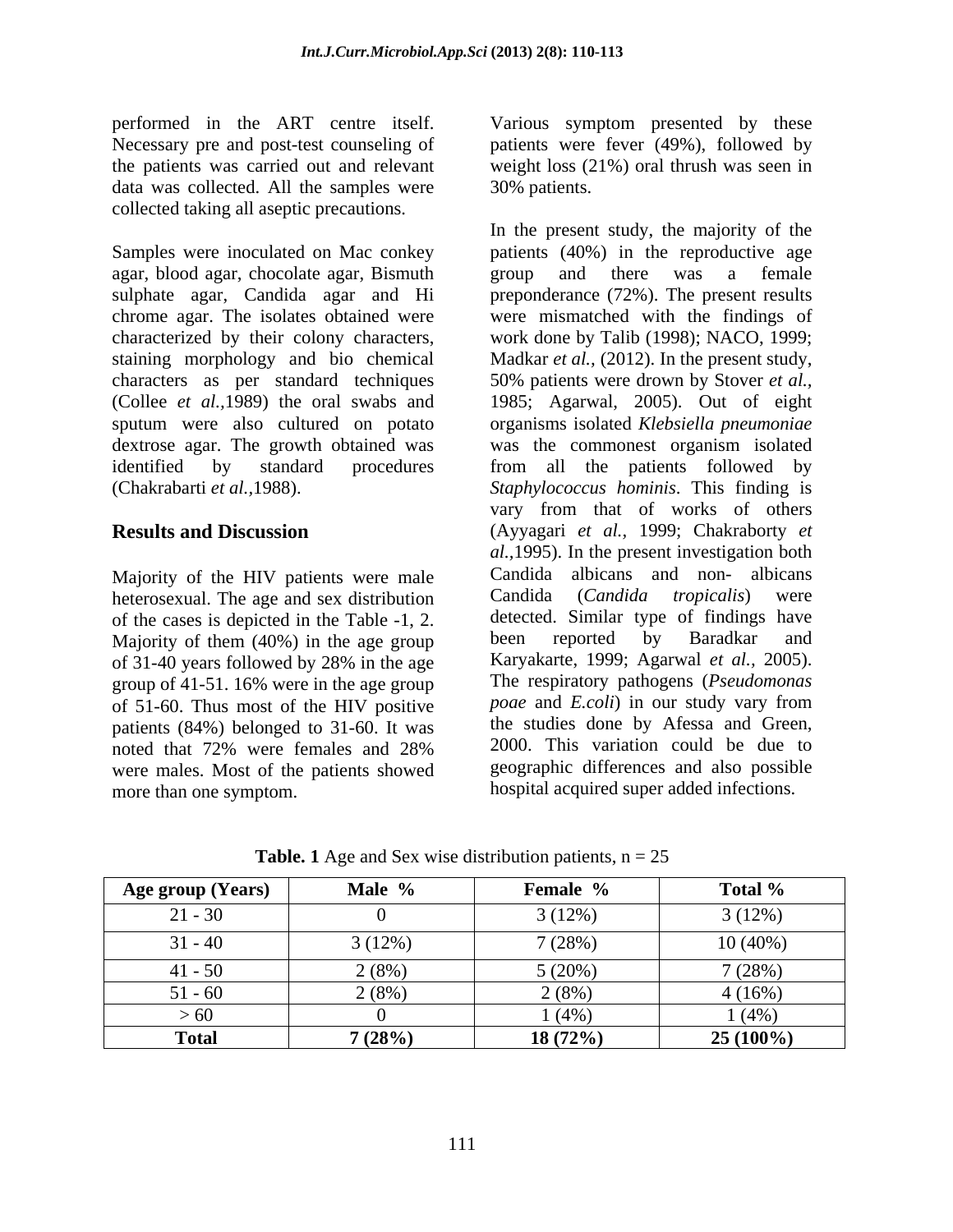

**Figure.1** Age and sex wise distribution of patients

**Series-1 Male, Series-2 Female**

**Table.2** Pathogens isolated from 25 HIV (+) Infected Patients

| <b>Opportunistic pathogens</b> | No. of Patients (%) |
|--------------------------------|---------------------|
| E.coli                         | $13(12.74\%)$       |
| Candida albicans               | 16(15.68%)          |
| $\vert$ Pseudomonas aeruginosa | $06(5.88\%)$        |
| $\vert$ Pseudomonas poae       | $03(2.94\%)$        |
| Staphylococcus hominis         | 23(22.54%)          |
| Klebsiella pneumoniae          | 25(24.5%)           |
| Candida tropicalis             | 08(7.84%)           |
| <i>Lactobacillus ruminis</i>   | $08(7.84\%)$        |

**Figure.2** No. of pathogens isolated from 25 HIV Positive patients